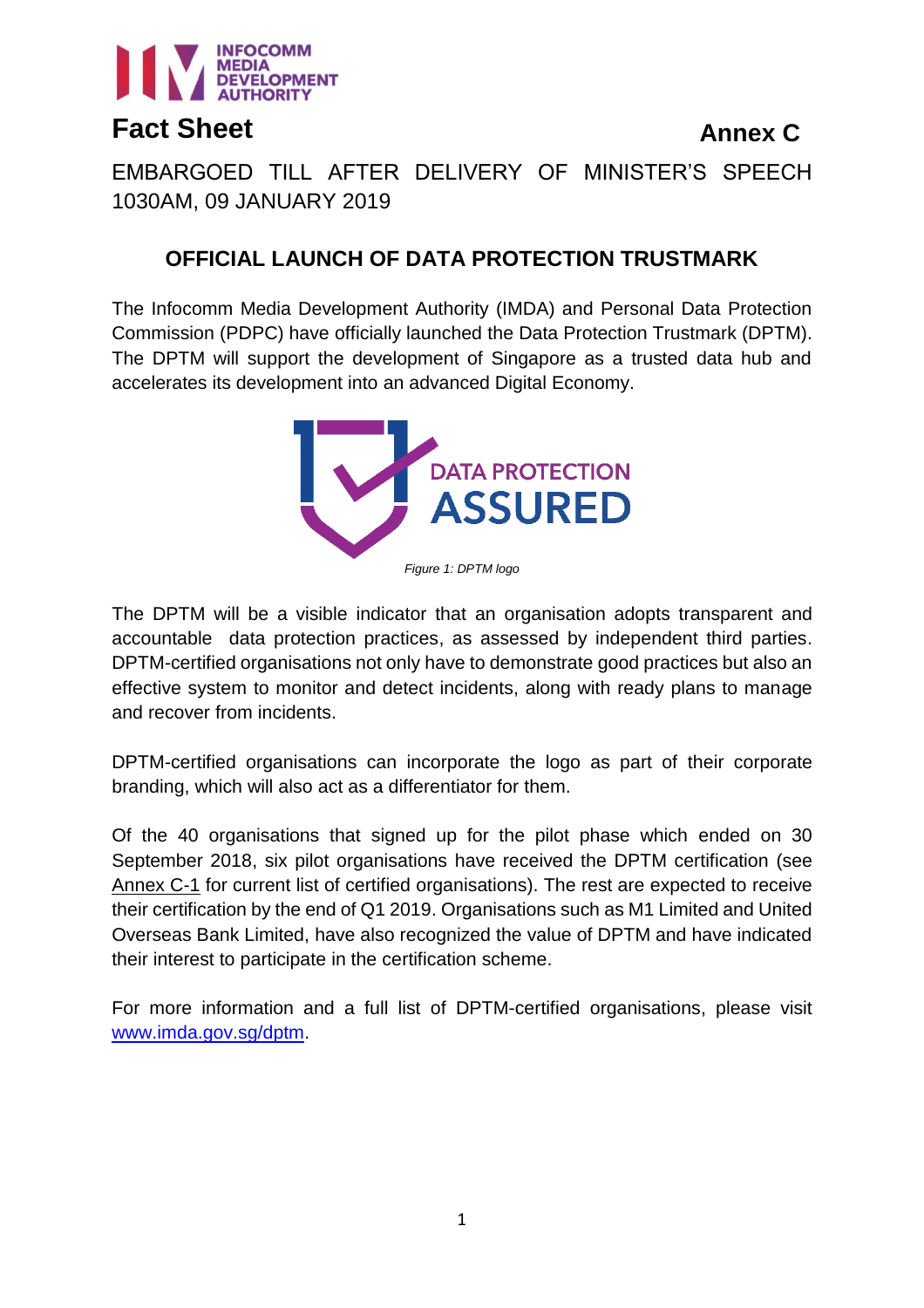

## **About the DPTM Certification**

The DPTM, open to all Singapore-based companies, is a voluntary enterprise-wide certification of an organisation's standard of data protection policies and practices. Certification is valid for three years and certified organisations would need to reapply before the expiry of the certification.

The DPTM certification framework and controls were developed based on adapting and aligning it with Singapore's Personal Data Protection Act (PDPA), and incorporate elements of international benchmarks and best practices<sup>1</sup>.

## **Benefits of the DPTM**

The DPTM will benefit organisations in the following ways:

# **a. Increases Business Competitiveness**

Obtaining the DPTM demonstrates to consumers that an organisation has robust data protection policies and practices in place to safeguard their personal data. This will strengthen its reputation, build trust and foster confidence in the business, thereby raising its competitiveness both locally and overseas.

# **b. Provides Assurance to Customers and Business Partners**

Third-party assessment validates an organisation's data protection regime. The DPTM will increase its data governance and protection standards, uncover potential weaknesses and enable the organisation to take steps to mitigate risks.

### **The DPTM Certification Process**

Please refer to Annex C -1 for the certification process.

### Certification Costs

 $\overline{a}$ 

The certification involves two fees:

(1) Application fee of \$500 payable to IMDA

- Waived for SMEs until 31 December 2019
- (2) Assessment fee payable to the Assessment Body
	- Ranges between \$1,400 to \$10,000

To encourage Singapore companies to apply for the DPTM, Enterprise Singapore can support eligible organisations to help defray costs for certification and consulting services.

 $^1$  These include data protection laws of Australia, Hong Kong, the European Union, as well as the Organisation for Economic Cooperation and Development (OECD) Privacy Guidelines, Asia-Pacific Economic Cooperation (APEC) Privacy Framework, APEC Cross Border Privacy Rules (CBPR) and Privacy Recognition for Processors (PRP) systems.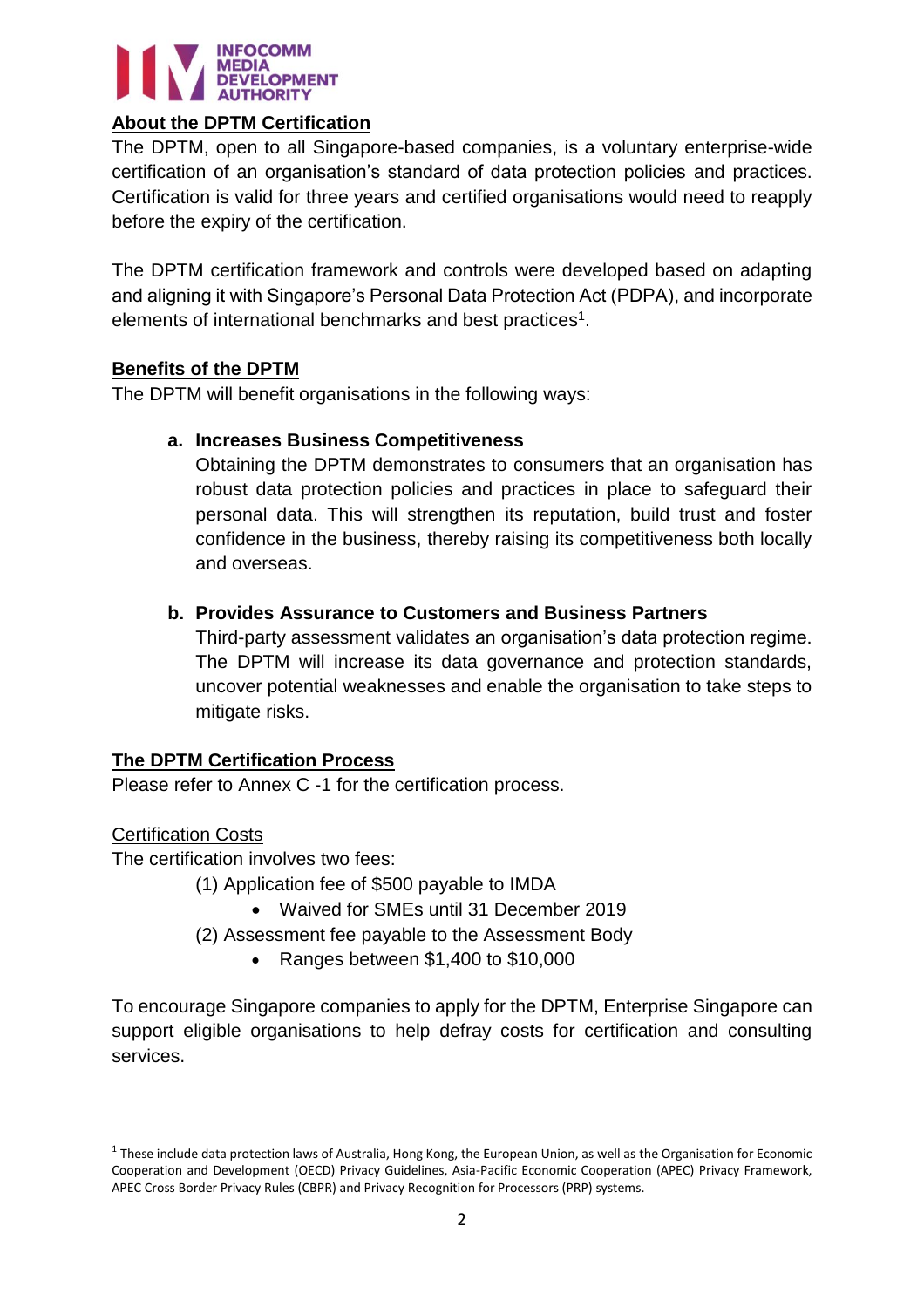# **INFOCOMM MEDIA** DEVELOPMENT

Social service organisations who are members of the National Council of Social Service (NCSS) may also apply for the NCSS Organisational Development Grant to help defray costs for certification and consulting services.

## *About Infocomm Media Development Authority (IMDA)*

*The Infocomm Media Development Authority (IMDA) leads Singapore's digital transformation with infocomm media. To do this, IMDA will develop a dynamic digital economy and a cohesive digital society, driven by an exceptional infocomm media (ICM) ecosystem – by developing talent, strengthening business capabilities, and enhancing Singapore's ICM infrastructure. IMDA also regulates the telecommunications and media sectors to safeguard consumer interests while fostering a pro-business environment, and enhances Singapore's data protection regime through the Personal Data Protection Commission. For more news and information, visit [www.imda.gov.sg](http://www.imda.gov.sg/) or follow IMDA on Facebook IMDAsg and Twitter @IMDAsg.*

### **For media clarifications, please contact:**

LIOW Ruo Yu (Ms) Assistant Manager, Communications and Marketing, IMDA DID: (65) 6751 2828 Email: [liow\\_ruo\\_yu@imda.gov.sg](mailto:liow_ruo_yu@imda.gov.sg)